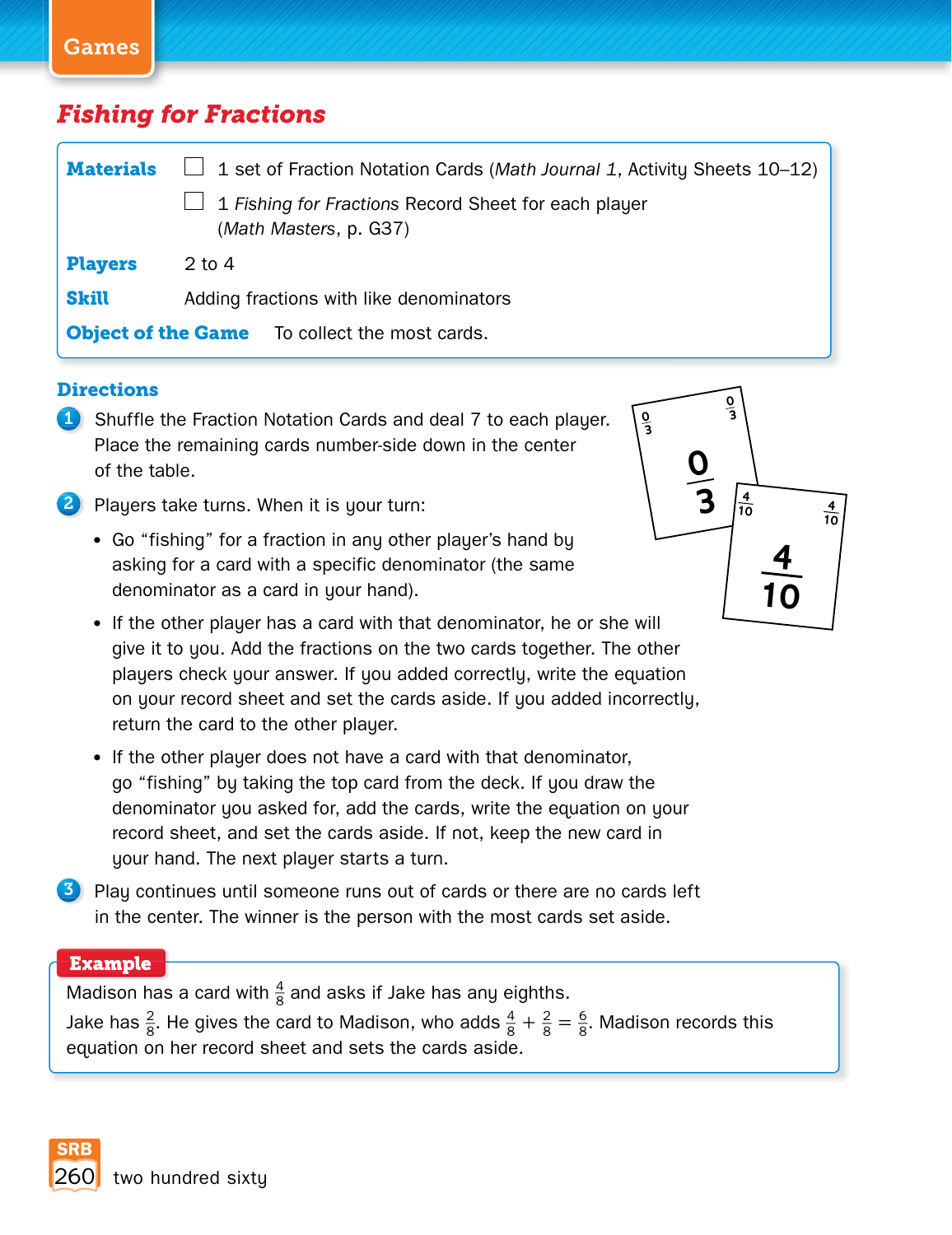#### **Variations**

*Fishing for Fractions* (Subtraction): The rules are the same as for *Fishing for Fractions*, except that players find the difference of the fractions instead of the sum. Remember to subtract the smaller fraction from the larger fraction.

*Fishing for Fractions* (Mixed-Number Addition): The rules are the same as for *Fishing for Fractions*, with two added steps:

- Shuffle a set of number cards (1–9 only) and place them in a pile separate from the Fraction Notation Cards.
- If you successfully fish for a fraction, either from another player or from the deck, draw two number cards. Use the Fraction Notation Cards and the number cards to make two mixed numbers on the *Fishing for Fractions* (Mixed-Number Addition) Gameboard (*Math Masters*, page G41). Add the mixed numbers.

*Fishing for Fractions* (Mixed-Number Subtraction): The rules are the same as for *Fishing for Fractions*, with two added steps:

- Shuffle a set of number cards (1–9 only) and place them in a pile separate from the Fraction Notation Cards.
- If you successfully fish for a fraction, either from another player or from the deck, draw two number cards. Use the Fraction Notation Cards and the number cards to make two mixed numbers on the *Fishing for Fractions* (Mixed-Number Subtraction) Gameboard (*Math Masters*, page G43), placing the larger mixed number on top. Subtract the mixed numbers.

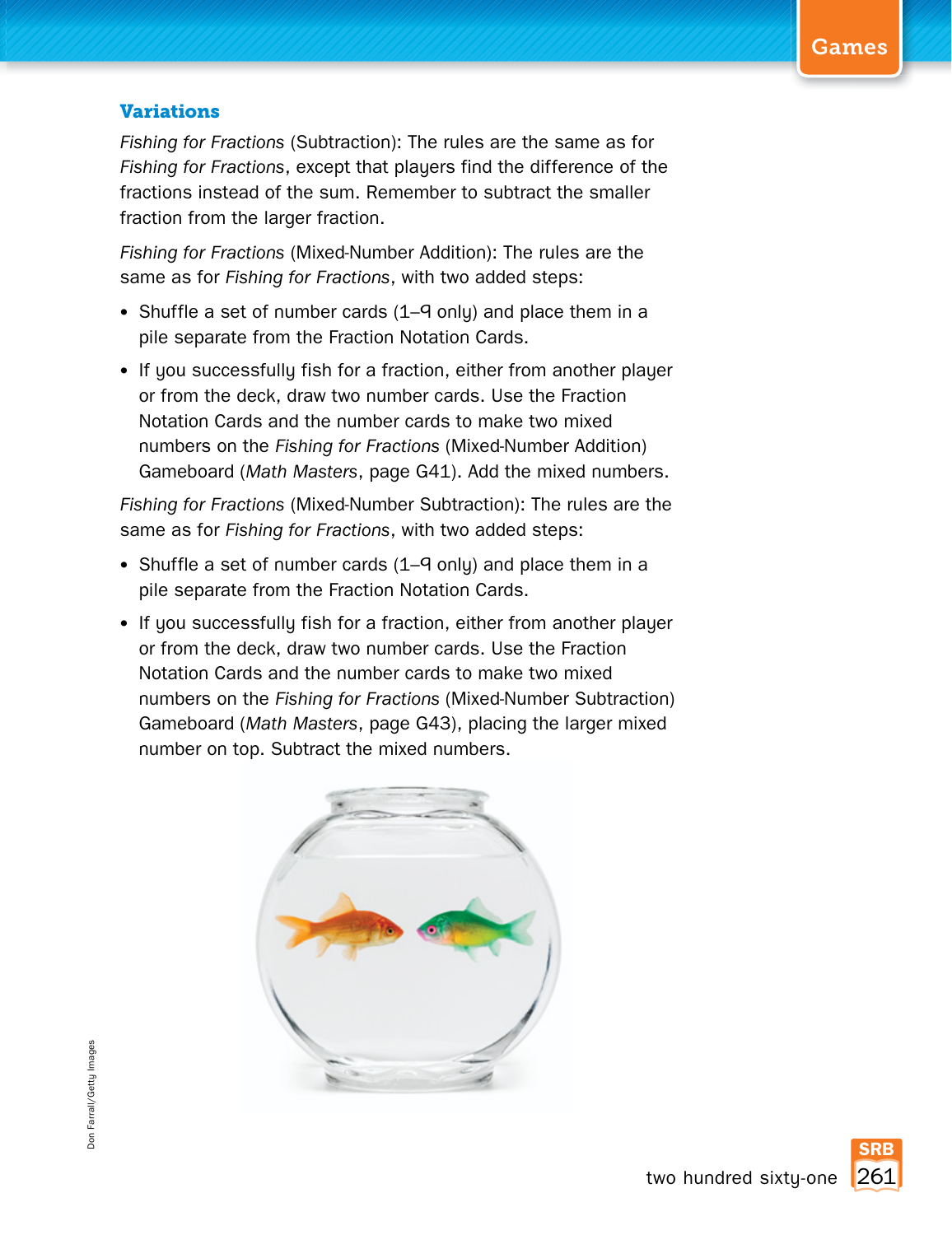# **Fraction Notation Cards 1**

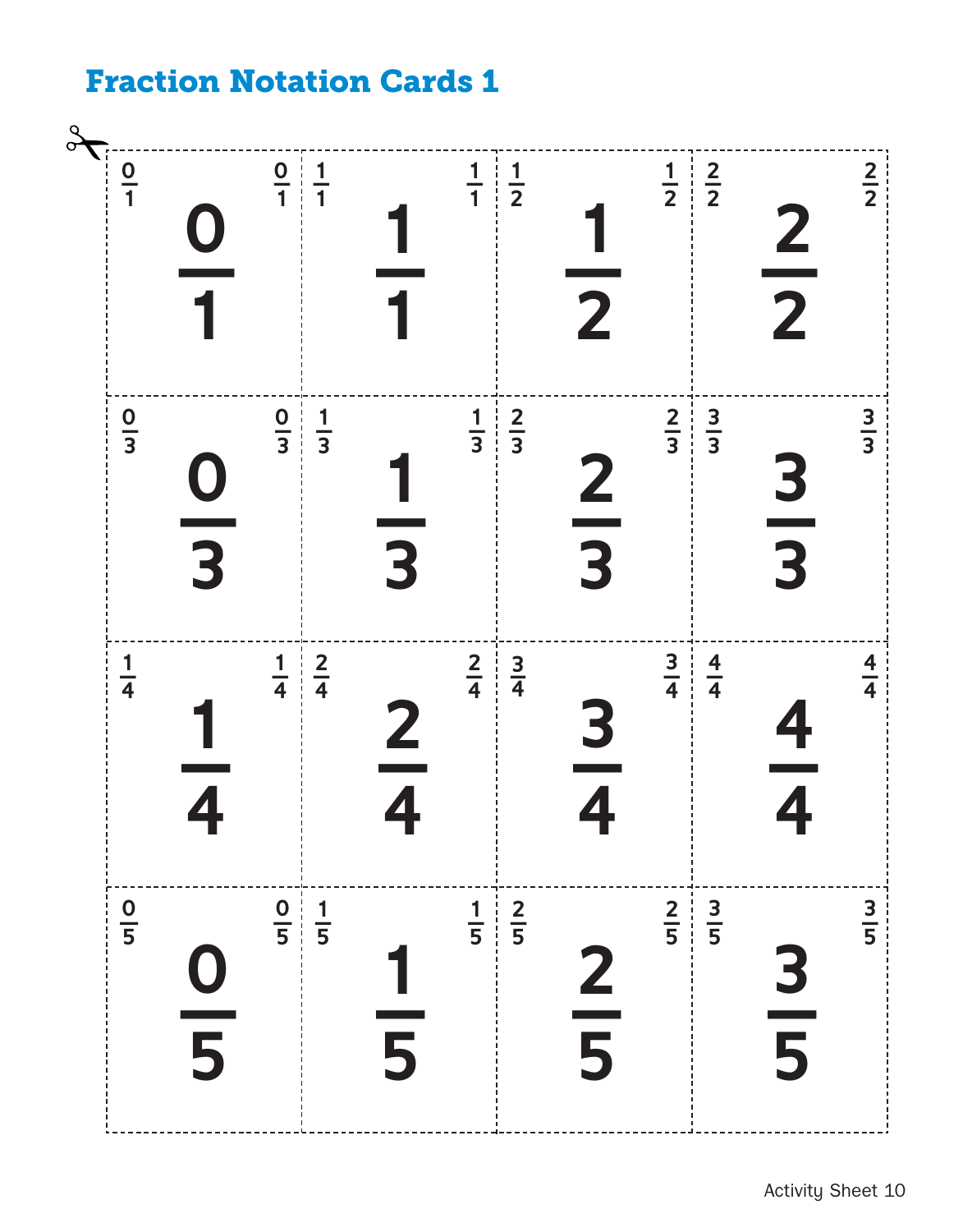# **Fraction Notation Cards 2**

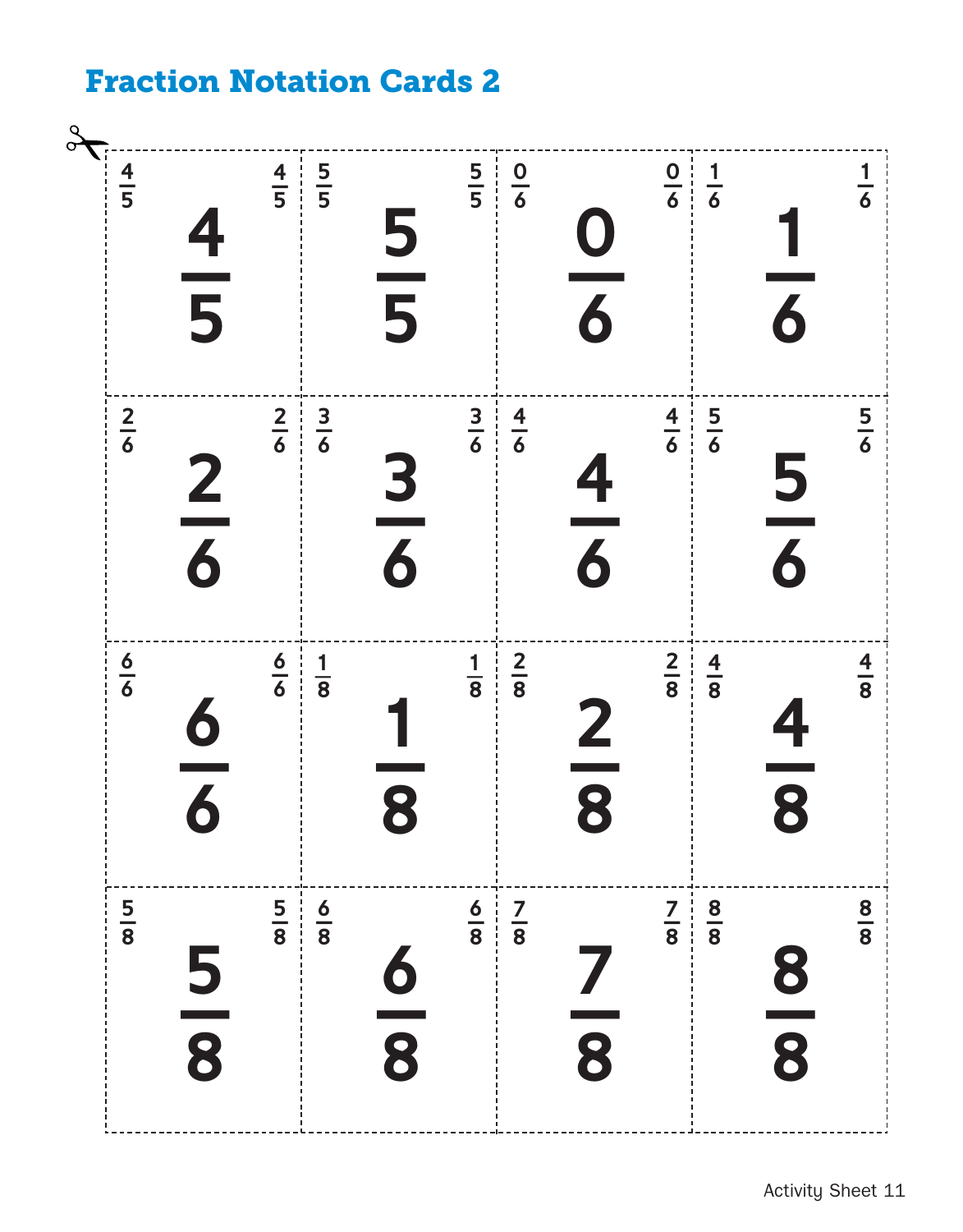### **Fraction Notation Cards 3**